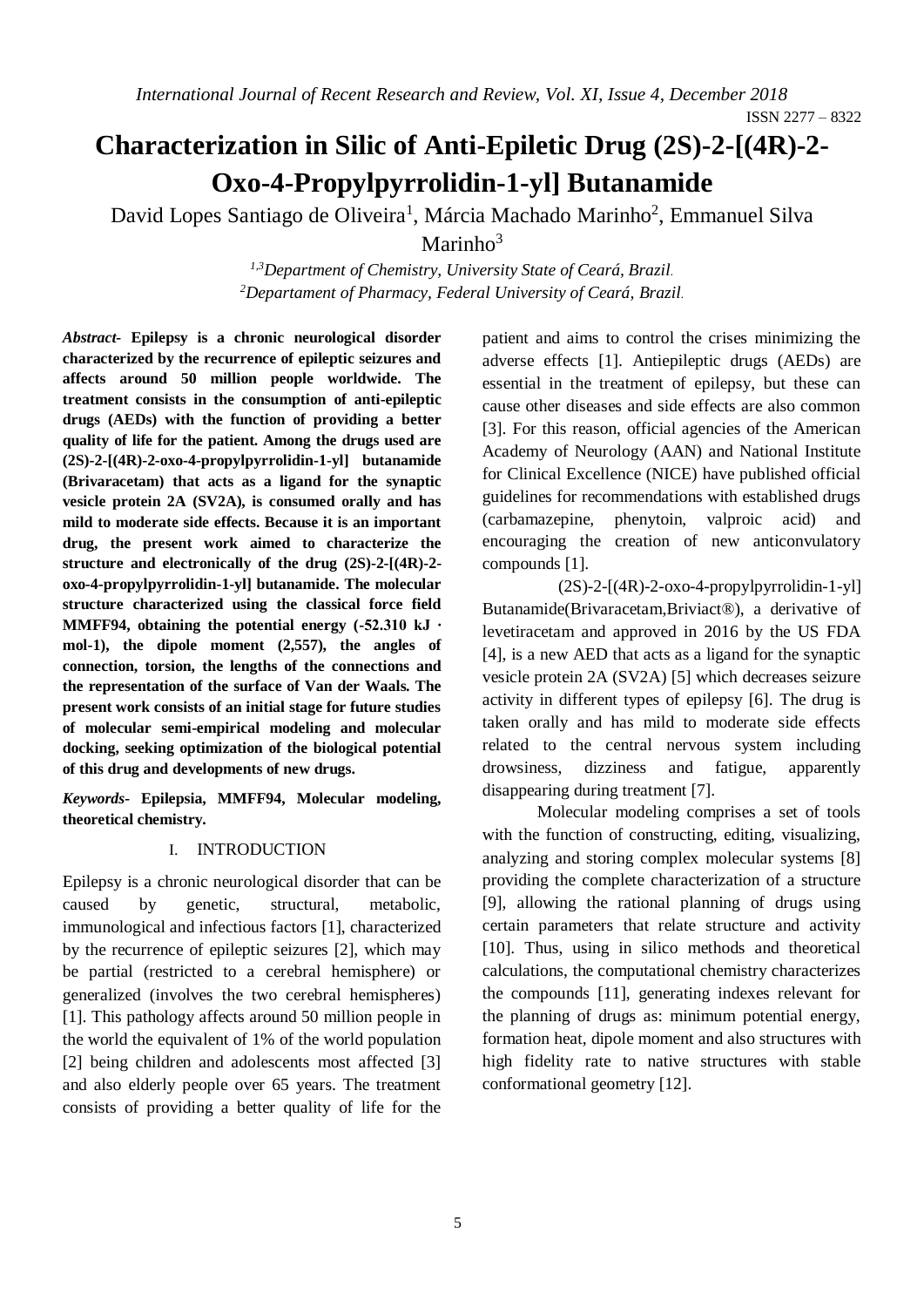Molecular Mechanics or force-field methods use classical type models to predict the energy of a molecule as a function of its conformation. This allows predictions of Equilibrium geometries, transition states and relative energies between conformers or between different molecules. In molecular mechanics, molecules are described as a set of "atoms connected, "rather than nuclei and electrons, as in quantum methods. The model of molecular mechanics is justifiable because the parameters associated with sets of atoms remain fairly constant between different structures, provided that the type and hybridization of the involved atoms are the same. What is done in the molecular mechanics is to develop the so-called force field, a set of energy functions that determine energetic penalties for moving away from the structure of these "normal" values [13-14], seeking to minimize energy, ie, uses an algorithm mathematician seeking to achieve a minimum state of energy, where the attractive forces are maximized and the value of the repulsive forces is reduced (Equation 1) (Fig.1).

$$
E = \sum k_b (r - r_0)^2
$$
  
every due to stretching bonds as a T

Express energy due to stretching bonds as a Taylor series about the equilibrium position Re (Equation 2):

$$
E(R) = k2(R - Re)2 + k3(R - Re)3 + \cdots (2)
$$

Where, R is a bond length. The first term should dominate, k2, k3 are parameters of adjustments, obtained experimentally or by quantum mechanics, Having as main idea the use of the constants for other molecules, since the Most C–H bond lengths are 1.06 to  $1.10$   $\degree$ A in, with stretching frequencies between 2900 and 3300 cm−1. This strategy is refined using different "atom types [15] field of force MMFF94 (Merck Molecular Force Field 94), which is a "classical force field", where the atoms and their chemical bonds are treated as spring-mass type systems, reproducing very well the computational data used in their parameterization. In addition, MMFF94 reproduces experimental bond lengths (0.014 Å mean square root [rms]), bonding angles  $(1.2^{\circ}$  rms),

vibrational frequencies (61 cm -1 rms), conformational energies (0.38 kcal / mol / rms) and rotating barriers (0.39 kcal / mol rms) almost as well as MM3 for comparable systems [16]. The MMFF94 was parameterized specifically for organic compounds [17]. In this context, the present work aimed to use the field of force MMFF94 to characterize in silico, the drug  $(2S)$ -2- $[(4R)$ -2-oxo-4-propylpyrrolidin-1-yl butanamide as the initial step drug design of new drugs.



Fig.1. Energy depending on the connection distance described by the model of molecular mechanics Source: Sant'Anna (2000).

## II. METHODOLOGY

Based on the methodology proposed by Dewar et al. [18], the first step of the work was to obtain the following information: the two-dimensional molecular structure of (2S)-2-[(4R)-2-oxo-4 propylpyrrolidin-1-yl] butanamide compound, its nomenclatures, its physicochemical properties, as well as its pharma codynamics and its mechanisms of action. These data were obtained from Drugbank® virtual repositories [www.drugbank.ca] [19] [20] and ChemSpider® [http://www.chemspider.com] [21]. Then, for the geometric optimization of the molecule by means of classical force field calculations (MMFF94), the freeware Avogadro® [17], [22], [23] was configured for cycles of 500 interactions of the steepest descending algorithm. In this way, it was possible to obtain the conformation of the lower potential energy of the molecule, characterizing the connections, the torsion angles and the dihedral

(1)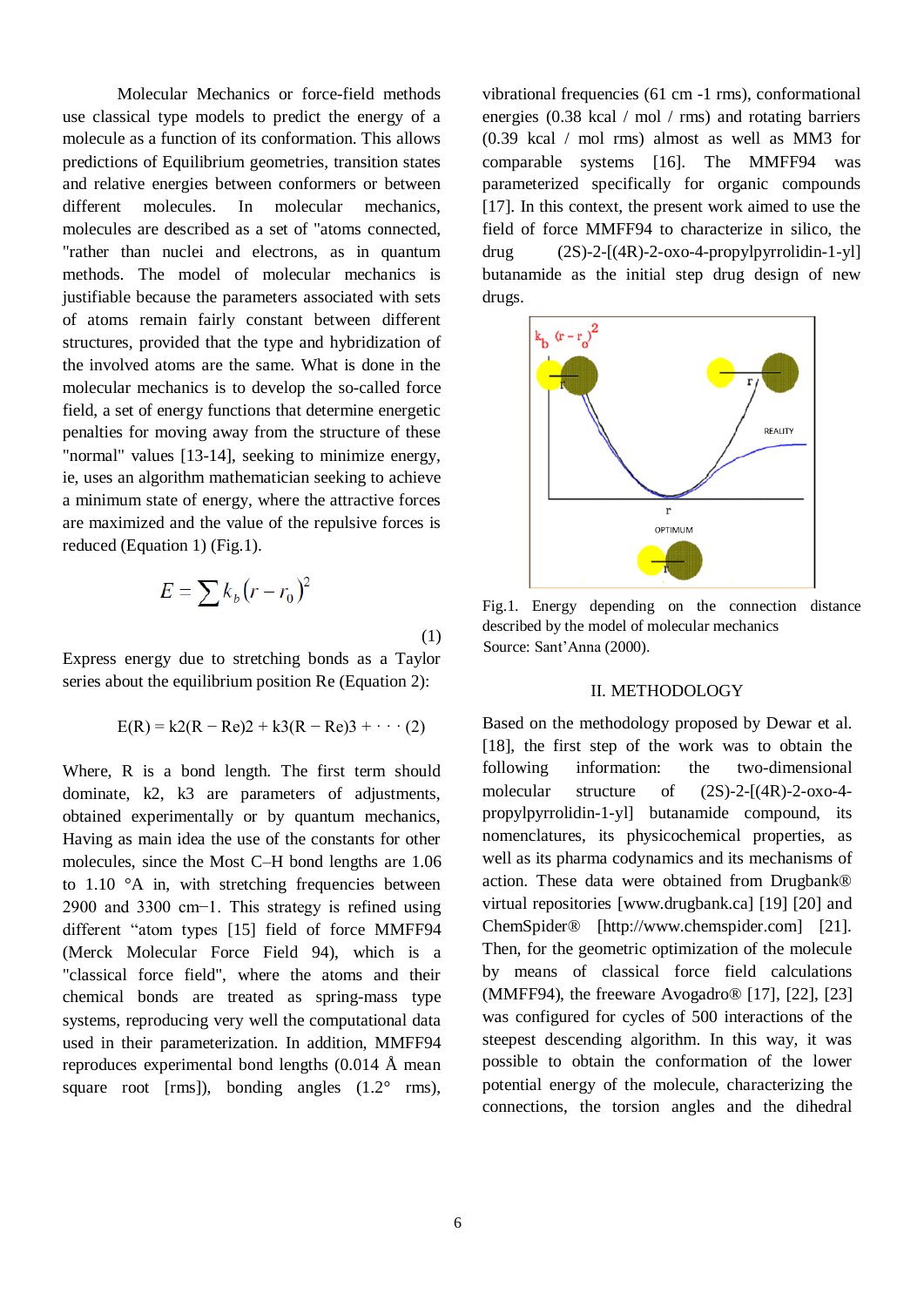angles, besides visualizing the dipole moment and rendering the surface map of Van der Waals.

All mechanical force field calculations of the molecule (MMFF94) were performed using Avogadro® open license software [17] [22] [23] (version 1.2.0) using computers with AMD V120 processor (2.2 Ghz), 4 GB of RAM and Microsoft Windows 7 Professional® as the operating system.

# III. RESULTS AND DISCUSSIONS

The Cartesian coordinates (bi-demensal structure) of  $(2S)$ -2- $[(4R)$ -2-oxo-4-propylpyrrolidin-1-yl]

butanamide were obtained from the Drugbank® virtual repository [19] [20] to obtain the initial structure and some properties and nomenclatures; some of these important data found were CAS identification number (357336-20-0required to study the structure in molecular modeling, highlighting the partition coefficients LogP (0.86) and LogS (-0.66) and the solubility of (46.8 mg / mL) that allowed to define the solvent (polar or non-polar) used in docking or molecular dynamics tests)(Table I).

# Table I Physicochemical properties of compound (2S)-2-

[(4R)-2-oxo-4-propylpyrrolidin-1-yl] butanamide

| <b>Property</b>        | Value                          |
|------------------------|--------------------------------|
| pKa (Strongest Acidic) | 16.29                          |
| pKa (Strongest Basic)  | $-0.57$                        |
| Solubility in water    | $46.8$ mg/mL                   |
| LogP                   | 0.86                           |
| LogS                   | $-0.66$                        |
| Polar Surface Area     | $63.4 \text{ Å}^2$             |
| Refractivity           | 57.75 $m^3$ ·mol <sup>-1</sup> |
| polarizability         | $23.77 \text{ Å}^3$            |
| Virtual<br>Source:     | Drugbank@<br>Repository        |

*[\[https://www.drugbank.ca/drugs/DB05541\]](https://www.drugbank.ca/drugs/DB05541).*

Other chemical and physical properties (Table II) could be obtained through the virtual repository ChemSpider® [21], properties related to the structural composition of the molecule, of which we can highlight its density  $(1.1 \pm 0.1 \text{ g cm-3})$  and its surface tension (40.3  $\pm$  3.0 dyne cm-1), and its ability to form hydrogen bonds by determining atoms with the

potential to receive or donate electrons in hydrogen bonds.

#### Table II

Physical-chemical properties of the drug (2S)-2-[(4R)- 2-oxo-4-propylpyrrolidin-1-yl] butanamide

| <b>Properties</b>                     | Value                                |  |  |  |  |
|---------------------------------------|--------------------------------------|--|--|--|--|
| Molecular Formula                     | $C_{11}H_{20}N_2O_2$                 |  |  |  |  |
| Density                               | $1.1 \pm 0.1$ g/cm <sup>3</sup>      |  |  |  |  |
| Boiling point                         | 409.3±28.0 °C (760                   |  |  |  |  |
|                                       | mmHg)                                |  |  |  |  |
| Steam pressure                        | $0.0 \pm 1.0$ mmHg (25 $^{\circ}$ C) |  |  |  |  |
| Enthalpy of                           |                                      |  |  |  |  |
| Vaporization                          | $66.1 \pm 3.0 \text{ kJ/mol}$        |  |  |  |  |
| Receptors #H                          | 4                                    |  |  |  |  |
| Donors #H                             | $\mathcal{D}_{\mathcal{L}}$          |  |  |  |  |
| Monoisotopic Mass                     | 212.152481 Da                        |  |  |  |  |
| Refractive index                      | 1.494                                |  |  |  |  |
| <b>Molar Refractivity</b>             | 58.2 $\pm$ 0.3 cm <sup>3</sup>       |  |  |  |  |
| Superficial tension                   | $40.3 \pm 3.0$ dyne/cm               |  |  |  |  |
| Molar Volume                          | $199.8 \pm 3.0$ cm <sup>3</sup>      |  |  |  |  |
| Souce: Virtual Repository ChemSpider® |                                      |  |  |  |  |

[\[http://www.chemspider.com/Chemical-](http://www.chemspider.com/Chemical-Structure.8012964.html?rid=74465762-c71d-4684-8aa5-6e4adda43872&page_num=0)

[Structure.8012964.html?rid=74465762-c71d-4684-8aa5-](http://www.chemspider.com/Chemical-Structure.8012964.html?rid=74465762-c71d-4684-8aa5-6e4adda43872&page_num=0) [6e4adda43872&page\\_num=0\]](http://www.chemspider.com/Chemical-Structure.8012964.html?rid=74465762-c71d-4684-8aa5-6e4adda43872&page_num=0)

The two-dimensional structure of (2S)-2-[(4R)-2-oxo-4-propylpyrrolidin-1-yl] butanamide (Figure 2), obtained through the Drugbank® [19] [20], was then in its ground state, presenting only the molecular formula (C11H20N2O2) and the connectivity of the atoms, with an initial easy conformation potential energy different from the molecule in its native form.



Fig.2The two-dimensional structure of (2S)-2-[(4R)-2-oxo-4-propylpyrrolidin-1-yl] butanamide Source*: Virtual Repository Drugbank® [\[https://www.drugbank.ca/drugs/DB05541\]](https://www.drugbank.ca/drugs/DB05541).*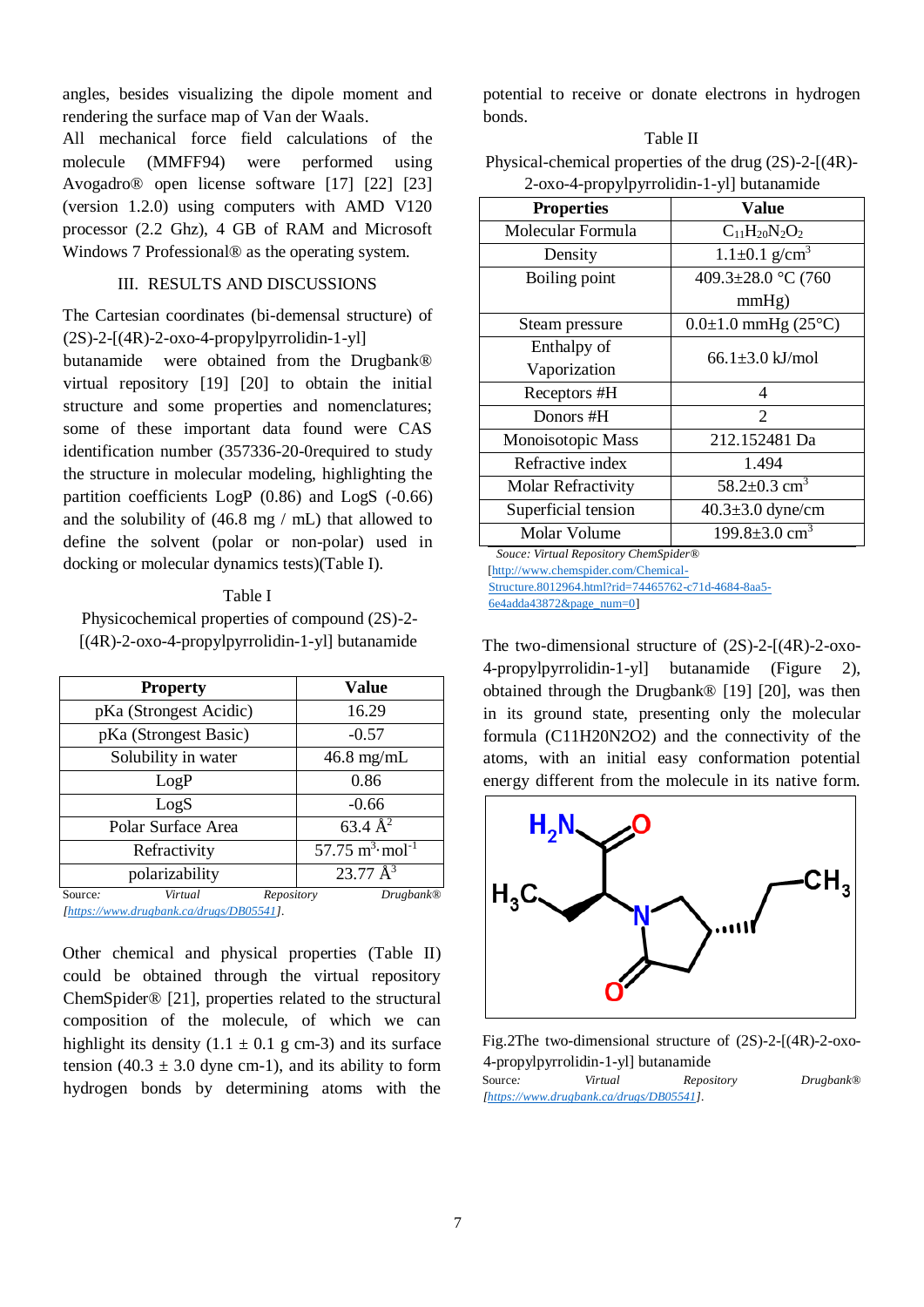When drawing a molecule two-dimensionally or withdrawing it from an online repository, it is not in its most stable conformation. In order to obtain more precise calculations about the molecule and its final stable configuration, we need to perform a geometric optimization that uses the energy minimization process [24]. This geometric optimization can be performed through Avogadro® open license software [17], [22] [23], configuring it to perform uninterrupted interaction cycles calculated through the force field MMFF94, parameterized with the Steepest Descent algorithm. The purpose of using molecular mechanics is because it represents the molecules as a set of connected atoms, thus developing energetic functions that maximize the forces of attraction and reduce the forces of repulsion [13-14].

Therefore, the obtained structure [Figure 3], considered theoretically more stable, has a spatial distribution that allows a smaller possible potential energy, making the integral potential energy of the molecule assume a value of  $(-52,310 \text{ kJ} \cdot \text{mol-1})$ , no longer varying, reaching a stationary point of the energy surface [8].



Fig. 3.Optimized structure of the compound (2S)-2-[(4R)-2 oxo-4-propylpyrrolidin-1-yl] butanamide using the force field MMFF94

After geometric optimization, the molecule a theoretically more stable structure, it was possible to calculate the formal and partial charges of all the atoms as well as their valence. All the atoms presented zero formal charge and there were significant variations in their partial loads, such as Hydrogen from 0.023 to 0.145, Carbon from -0.065 to 0.231 and Oxygen from -0.274 to -0.276. These data (Table 3), in particular valence, correspond to the literature, which serves to validate the results obtained.

Despite the neutrality through optimization, it is possible to observe in the results obtained (Table III) the largest and smallest partial (residual) loads. It was noticed that the atoms 1 (N) and 2 (C) presented higher and lower partial charge, respectively, charges coming from the electrons are closer to or farther away from one of the atoms of the bond, carrying load [25].

| Table III |  |
|-----------|--|
|-----------|--|

Atomic properties of the compound (2S)-2-[(4R)-2-oxo-4-propylpyrrolidin-1-yl] butanamide obtained after optimization using the field of force classic MMFF94

| atom |   | <b>Element type</b> | <b>Valence</b> | Formal<br>change | <b>Partial</b><br>change | $\mathbf{X}(\AA)$ | $\mathbf{Y}(\mathbf{A})$ | $\mathbf{Z}(\mathbf{A})$ |
|------|---|---------------------|----------------|------------------|--------------------------|-------------------|--------------------------|--------------------------|
|      | N | Nam                 |                |                  | $-0.328$                 | $-6.77886$        | 3.28579                  | 1.33794                  |
|      |   | C2                  |                |                  | 0.231                    | $-6.47188$        | 3.36929                  | 0.00613                  |
|      | H | H                   |                |                  | 0.145                    | $-7.64036$        | 2.82492                  | 1.59531                  |
| 4    | H | H                   |                |                  | 0.145                    | $-6.37169$        | 3.94893                  | 1.99608                  |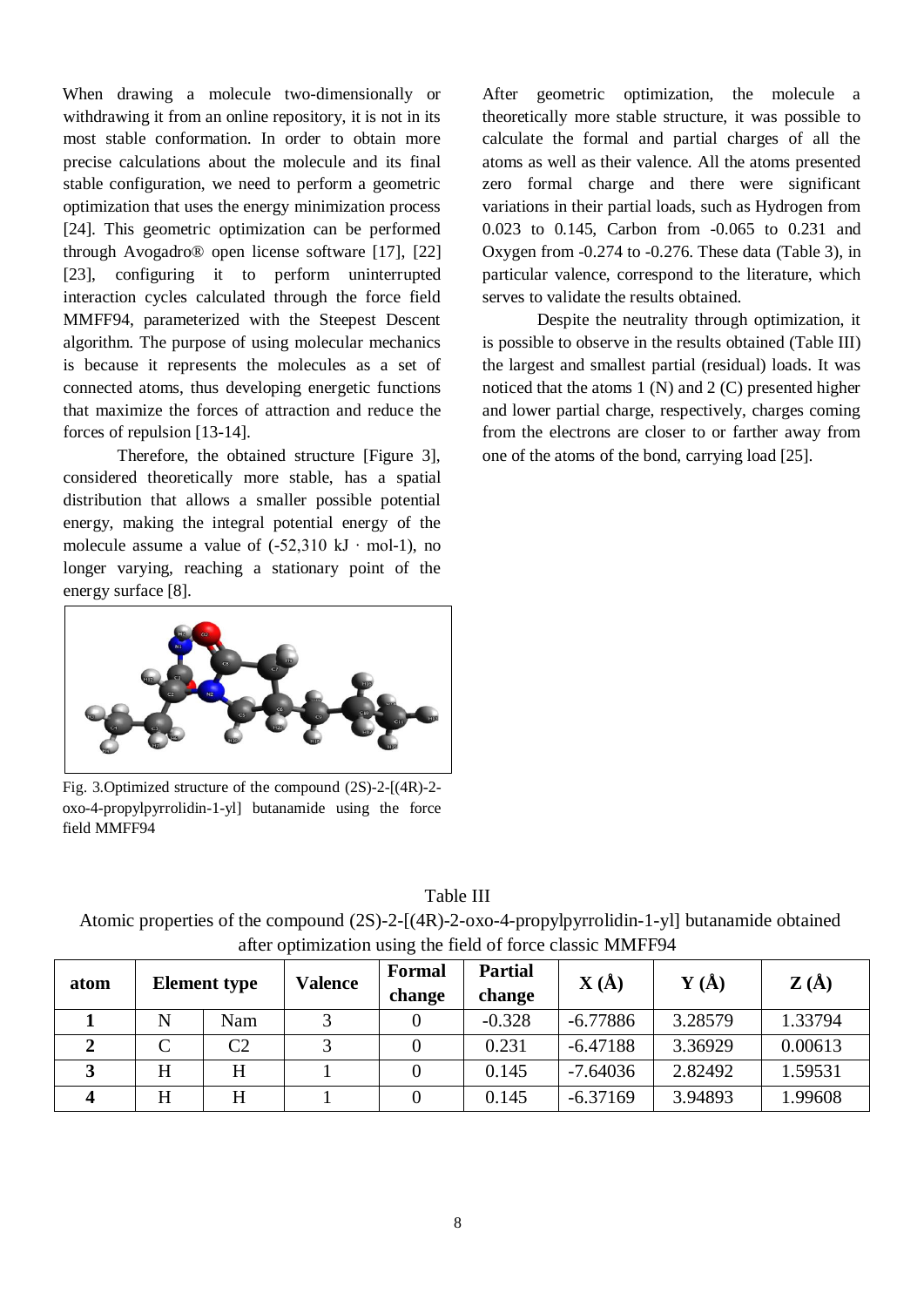| 5                | $\mathbf{O}$              | O <sub>2</sub>            | $\mathbf{1}$   | $\overline{0}$   | $-0.274$ | $-7.18386$ | 2.83179  | $-0.83634$ |
|------------------|---------------------------|---------------------------|----------------|------------------|----------|------------|----------|------------|
| 6                | $\mathsf{C}$              | C <sub>3</sub>            | $\overline{4}$ | $\overline{0}$   | 0.102    | $-5.24673$ | 4.25105  | $-0.31661$ |
| $\overline{7}$   | $\mathbf C$               | C <sub>3</sub>            | $\overline{4}$ | $\boldsymbol{0}$ | $-0.029$ | $-4.62269$ | 3.90246  | $-1.67402$ |
| 8                | $\overline{C}$            | $\overline{C3}$           | $\overline{4}$ | $\overline{0}$   | $-0.063$ | $-3.90847$ | 2.55744  | $-1.65341$ |
| $\boldsymbol{9}$ | $\boldsymbol{\mathrm{H}}$ | $\boldsymbol{\mathrm{H}}$ | $\mathbf{1}$   | $\boldsymbol{0}$ | 0.023    | $-3.11332$ | 2.54774  | $-0.90101$ |
| 10               | H                         | H                         | $\mathbf{1}$   | $\overline{0}$   | 0.023    | $-3.45273$ | 2.35873  | $-2.62871$ |
| 11               | H                         | H                         | $\mathbf{1}$   | $\overline{0}$   | 0.023    | $-4.60085$ | 1.73939  | $-1.43308$ |
| 12               | H                         | H                         | $\mathbf{1}$   | $\boldsymbol{0}$ | 0.029    | $-5.38357$ | 3.88731  | $-2.46357$ |
| 13               | H                         | H                         | $\mathbf{1}$   | $\overline{0}$   | 0.029    | $-3.8945$  | 4.67514  | $-1.95076$ |
| 14               | H                         | Nam                       | $\overline{3}$ | $\boldsymbol{0}$ | $-0.29$  | $-5.6685$  | 5.65847  | $-0.24265$ |
| 15               | $\mathbf C$               | C <sub>3</sub>            | $\overline{4}$ | $\boldsymbol{0}$ | 0.019    | $-6.4574$  | 6.29892  | $-1.26914$ |
| 16               | $\overline{C}$            | C <sub>3</sub>            | $\overline{4}$ | $\overline{0}$   | $-0.017$ | $-6.53373$ | 7.74538  | $-0.79247$ |
| 17               | $\mathcal{C}$             | C <sub>3</sub>            | $\overline{4}$ | $\boldsymbol{0}$ | 0.028    | $-6.5537$  | 7.60607  | 0.73338    |
| 18               | $\mathsf{C}$              | C <sub>2</sub>            | 3              | $\boldsymbol{0}$ | 0.217    | $-5.82395$ | 6.30767  | 0.97585    |
| 19               | H                         | H                         | $\mathbf{1}$   | $\boldsymbol{0}$ | 0.036    | $-7.5707$  | 7.51217  | 1.12745    |
| 20               | H                         | H                         | $\mathbf{1}$   | $\boldsymbol{0}$ | 0.036    | $-6.03363$ | 8.43416  | 1.22181    |
| 21               | H                         | H                         | $\mathbf{1}$   | $\overline{0}$   | 0.047    | $-5.96937$ | 6.22251  | $-2.24431$ |
| 22               | H                         | H                         | $\mathbf{1}$   | $\boldsymbol{0}$ | 0.047    | $-7.44311$ | 5.82200  | $-1.30573$ |
| 23               | H                         | $\boldsymbol{\mathrm{H}}$ | $\mathbf{1}$   | $\boldsymbol{0}$ | 0.060    | $-4.50185$ | 4.09015  | 0.47373    |
| 24               | $\overline{O}$            | O2                        | $\mathbf{1}$   | $\overline{0}$   | $-0.276$ | $-5.51569$ | 5.85947  | 2.06975    |
| 25               | $\mathbf C$               | C <sub>3</sub>            | $\overline{4}$ | $\boldsymbol{0}$ | $-0.049$ | $-7.73473$ | 8.49336  | $-1.37185$ |
| 26               | $\mathsf{C}$              | C <sub>3</sub>            | $\overline{4}$ | $\overline{0}$   | $-0.056$ | $-7.76641$ | 9.96193  | $-0.94460$ |
| 27               | $\mathcal{C}$             | C <sub>3</sub>            | $\overline{4}$ | $\boldsymbol{0}$ | $-0.065$ | $-8.94234$ | 10.69674 | $-1.56859$ |
| 28               | H                         | $\boldsymbol{\mathrm{H}}$ | $\mathbf{1}$   | $\boldsymbol{0}$ | 0.023    | $-8.94166$ | 11.74617 | $-1.25748$ |
| 29               | $\mathbf H$               | H                         | $\overline{1}$ | $\overline{0}$   | 0.023    | $-9.89261$ | 10.25086 | $-1.25799$ |
| 30               | $H_{\rm}$                 | H                         | $\mathbf{1}$   | $\boldsymbol{0}$ | 0.023    | $-8.88916$ | 10.66680 | $-2.66159$ |
| 31               | H                         | H                         | $\mathbf{1}$   | $\overline{0}$   | 0.026    | $-7.83806$ | 10.03874 | 0.14607    |
| 32               | H                         | H                         | $\mathbf{1}$   | $\boldsymbol{0}$ | 0.026    | $-6.83488$ | 10.45585 | $-1.24478$ |
| 33               | H                         | H                         | $\mathbf{1}$   | $\boldsymbol{0}$ | 0.027    | $-7.69490$ | 8.43702  | $-2.46694$ |
| 34               | H                         | H                         | $\mathbf{1}$   | $\overline{0}$   | 0.027    | $-8.66681$ | 8.00245  | $-1.06469$ |
| 35               | $H_{\rm}$                 | H                         | $\mathbf{1}$   | $\overline{0}$   | 0.032    | $-5.60632$ | 8.25868  | $-1.08316$ |

In the final geometry of the  $(2S)-2-[(4R)-2-0X0-4$ propylpyrrolidin-1-yl] butanamide compound achieved by the optimization, all the analyzed bonds were characterized with predominance of covalence, where we can highlight the connections between oxygen - carbon ((O1 - C1) and (O2 - C8)) as second order links, or (C 3 -C 2), (C 5 -C 6), (C 6 -C 7), (C 10 -C 9) and (C 9 -C 6) carbons because they have rotatability [Table IV].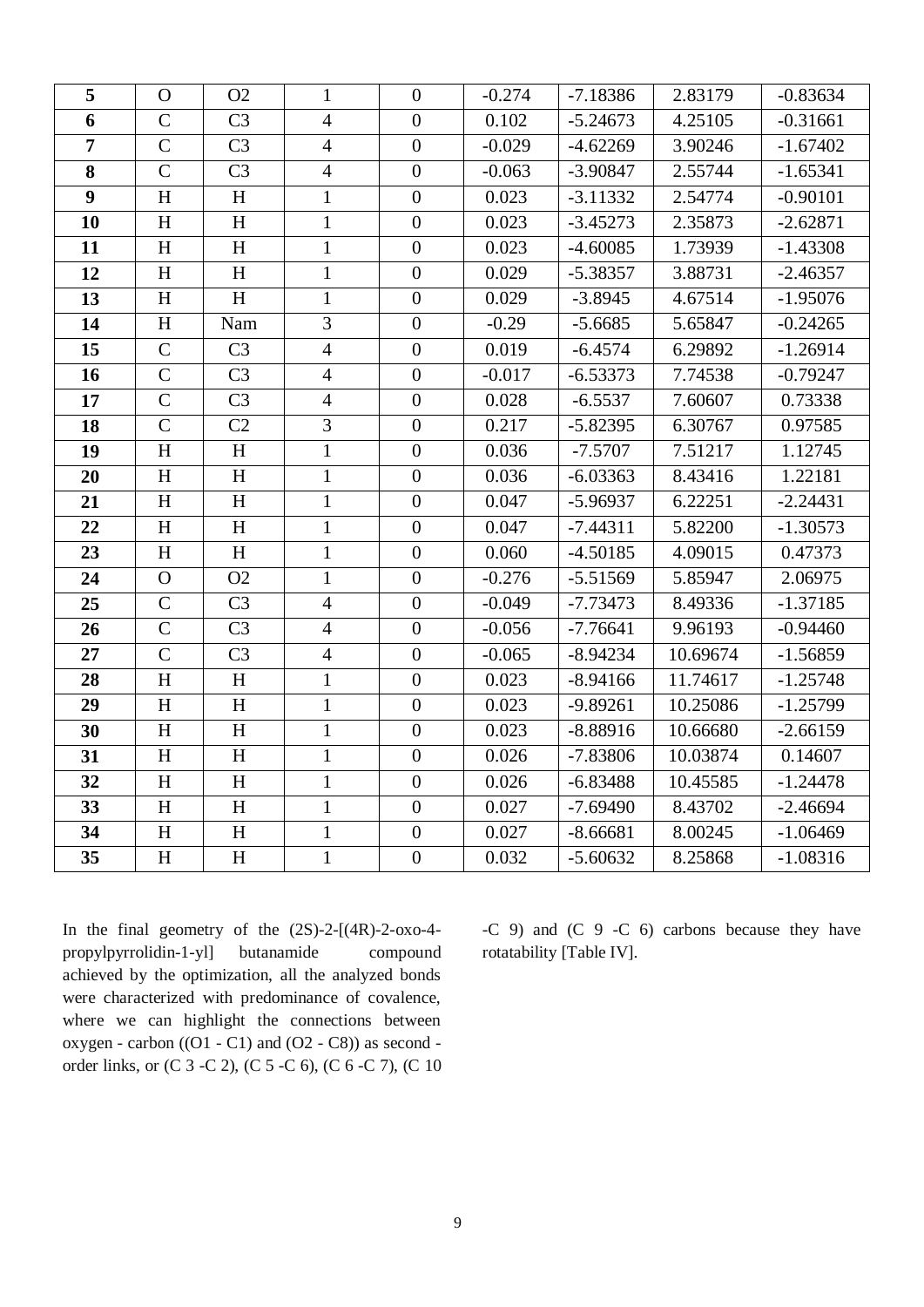| bond                    | <b>Type</b>               | <b>Initial Atom</b>    | <b>Final Atom</b> | Order of<br><b>Bond</b> | <b>Rotability</b>       | Length $(\AA)$ |
|-------------------------|---------------------------|------------------------|-------------------|-------------------------|-------------------------|----------------|
| 1                       | $C - N$                   | C <sub>1</sub>         | N1                | 1                       | <b>NÃO</b>              | 1.36928        |
| $\mathbf{2}$            | $N-H$                     | $\overline{N1}$        | $\overline{H1}$   | $\mathbf{1}$            | <b>NÃO</b>              | 1.01035        |
| 3                       | $\mathbf{N}$ –H           | N1                     | H2                | $\mathbf{1}$            | <b>NÃO</b>              | 1.01916        |
| $\overline{\mathbf{4}}$ | $O-C$                     | O <sub>1</sub>         | $\overline{C1}$   | $\overline{2}$          | <b>NÃO</b>              | 1.22702        |
| 5                       | $\mathbf{C}$ –C           | C <sub>4</sub>         | C <sub>3</sub>    | $\mathbf{1}$            | <b>NÃO</b>              | 1.52302        |
| 6                       | $C-H$                     | $\overline{C4}$        | H3                | $\mathbf{1}$            | <b>NÃO</b>              | 1.09474        |
| $\overline{7}$          | $C-H$                     | C <sub>4</sub>         | H4                | $\mathbf{1}$            | <b>NÃO</b>              | 1.09471        |
| 8                       | $C-H$                     | $\overline{C4}$        | $\overline{H5}$   | $\mathbf{1}$            | <b>NÃO</b>              | 1.09414        |
| $\overline{9}$          | $C-C$                     | $\overline{C}3$        | $\overline{C2}$   | $\mathbf{1}$            | $\overline{\text{SIM}}$ | 1.53412        |
| 10                      | $C-C$                     | $\overline{C2}$        | $\overline{C1}$   | $\mathbf{1}$            | <b>NÃO</b>              | 1.54358        |
| 11                      | $C-H$                     | $\overline{C}3$        | H <sub>6</sub>    | $\mathbf{1}$            | <b>NÃO</b>              | 1.09661        |
| $\overline{12}$         | $C-H$                     | $\overline{C}3$        | $\overline{H7}$   | $\mathbf{1}$            | <b>NÃO</b>              | 1.09722        |
| 13                      | $C-C$                     | $\overline{C5}$        | C6                | $\mathbf{1}$            | <b>SIM</b>              | 1.52488        |
| $\overline{14}$         | $C-C$                     | $\overline{\text{C6}}$ | $\overline{C7}$   | $\mathbf{1}$            | SIM                     | 1.53233        |
| 15                      | $C-C$                     | $\overline{C7}$        | C8                | $\mathbf{1}$            | <b>NÃO</b>              | 1.50903        |
| $\overline{16}$         | $C-H$                     | $\overline{C7}$        | H8                | $\mathbf{1}$            | <b>NÃO</b>              | 1.09471        |
| 17                      | $C-H$                     | $\overline{C7}$        | H <sub>9</sub>    | $\mathbf{1}$            | <b>NÃO</b>              | 1.09305        |
| 18                      | $C-N$                     | $\overline{C5}$        | $\overline{N2}$   | $\mathbf{1}$            | <b>NÃO</b>              | 1.44438        |
| 19                      | $C-H$                     | $\overline{C5}$        | H10               | $\mathbf{1}$            | <b>NÃO</b>              | 1.09316        |
| 20                      | $C-H$                     | $\overline{\text{C5}}$ | H11               | $\mathbf{1}$            | <b>NÃO</b>              | 1.09564        |
| 21                      | $\rm C$ –N                | $\overline{C8}$        | N2                | $\mathbf{1}$            | <b>NÃO</b>              | 1.38937        |
| 22                      | $\mathbf{N} - \mathbf{C}$ | N2                     | $\overline{C2}$   | $\mathbf{1}$            | <b>NÃO</b>              | 1.47112        |
| $\overline{23}$         | $C-H$                     | C2                     | $\overline{H12}$  | $\mathbf{1}$            | <b>NÃO</b>              | 1.09790        |
| 24                      | $O - C$                   | $\overline{O2}$        | $\overline{C8}$   | $\overline{2}$          | <b>NÃO</b>              | 1.22169        |
| $\overline{25}$         | $C-C$                     | $\overline{C11}$       | $\overline{C10}$  | $\mathbf{1}$            | <b>NÃO</b>              | 1.52057        |
| 26                      | $C-H$                     | $\overline{C11}$       | $\overline{H13}$  | $\mathbf{1}$            | <b>NÃO</b>              | 1.09457        |
| $\overline{27}$         | $C-H$                     | $\overline{C11}$       | $\overline{H14}$  | $\mathbf{1}$            | <b>NÃO</b>              | 1.09467        |
| $\overline{28}$         | $C-H$                     | $\overline{C11}$       | $\overline{H15}$  | $\mathbf{1}$            | <b>NÃO</b>              | 1.09470        |
| 29                      | $C-C$                     | $\overline{C10}$       | $\overline{C9}$   | $\mathbf{1}$            | $\overline{\text{SIM}}$ | 1.52979        |
| $\overline{30}$         | $C-H$                     | $\overline{C10}$       | $\overline{H16}$  | $\mathbf{1}$            | <b>NÃO</b>              | 1.09571        |
| 31                      | $\rm C$ –H                | C10                    | H17               | $\mathbf{1}$            | <b>NÃO</b>              | 1.09627        |
| $\overline{32}$         | $C-C$                     | $\overline{C9}$        | $\overline{C6}$   | $\mathbf{1}$            | $\overline{\text{SIM}}$ | 1.52891        |
| 33                      | $\rm C$ –H                | C <sub>9</sub>         | H18               | $\mathbf{1}$            | NÃO                     | 1.09726        |
| 34                      | $C-H$                     | $\overline{C9}$        | H19               | $\mathbf{1}$            | <b>NÃO</b>              | 1.09732        |
| 35                      | $\rm C$ –H                | C <sub>6</sub>         | H <sub>20</sub>   | $\,1$                   | <b>NÃO</b>              | 1.09912        |

# Table IV Properties of (2S)-2-[(4R)-2-oxo-4-propylpyrrolidin-1-yl] butanamide After Optimization Using Classical Forcefield MMFF94

On the conformational characterization, all the angles between the connections and the torsion angles could be calculated. Taking as examples of higher and lower angulation between bonds, the angles (N2 - C8 - O2) and (C5 - C6 - C7) with 125.8469 ° and 103.0434 ° respectively; (H17 - C10 - C9 - H19) and (H13 - C11 - C10 - C9) with 179.7148 ° and - 179.5155 ° respectively, for example the largest and smallest torsion angles.

In relation to the properties calculated using the Avogadro® software, one can calculate the dipole moment  $(\mu)$  of the structure that, due to the difference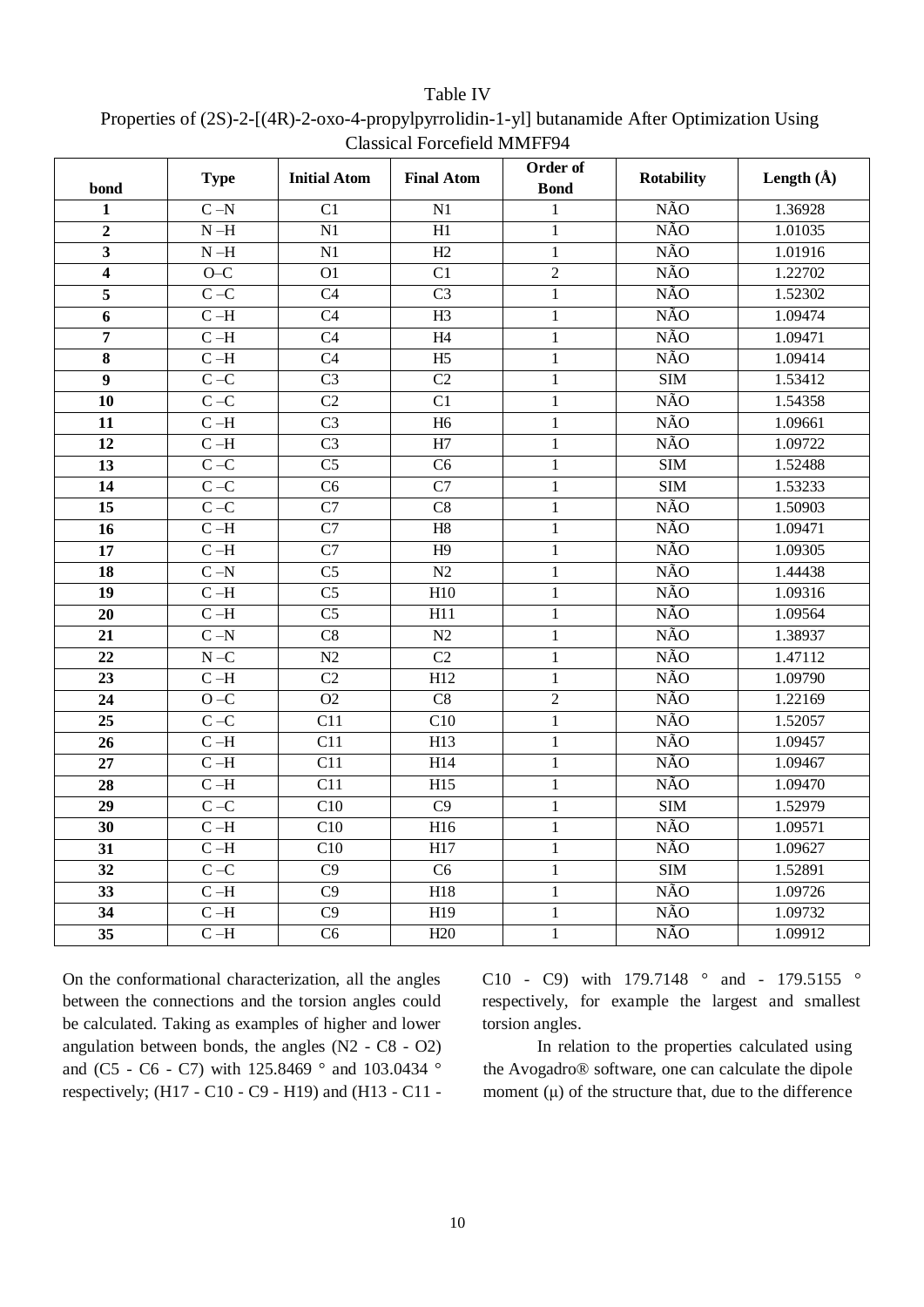in electronegativity between the atoms, is related to the way the electric charges are distributed by the molecule and to the polarization, separation between positive and negative charges [25]. Some other properties of the structure are directly linked to the dipole moment  $(\mu)$ , as the melting and boiling points and their solubility in water [26]. The compound  $(2S)$ -2- $[(4R)$ -2- $\alpha$ xo-4-propylpyrrolidin-1-yll

butanamide presented a dipole moment (μ) of estimated value in 2,557 D, characterizing the molecule as polar.

Using the data obtained by the optimization it was possible to render and visualize the Van der Waals surface (fig. 4).



Fig. 4Van der Waals surface of the drug (2S)-2-[(4R)-2 oxo-4-propylpyrrolidin-1-yl] butanamide .

# IV. CONCLUSIONS

The molecular structure of the (2S)-2-[(4R)-2-oxo-4 propylpyrrolidin-1-yl] butanamide compound was optimized geometrically by means of classical force field calculations, MMFF94 steepest descent, until reaching the point of least potential energy, reaching the conformation theoretically more stable and closer to its native form, obtaining at the end of this the energy of  $[-52,310 \text{ kJ} \cdot \text{mol-1}]$  and dipole moment (2,557 D). The obtained data consist of an initial stage for future studies of molecular semi-empirical modeling and molecular docking, seeking to optimize this compound and its possible analogues in biological potential.

## V. ACKNOWLEDGMENT

The State University of Ceará (PROPGPQ / UECE) for the support. This work was partly supported byCNPq - National Council for Scientific and Technological Developmentand CAPES – Brazilian Federal Agency

for Support and Evaluation of Graduate Education within the Ministry of Education of Brazil."

### VI. REFERENCES

- [1] J. F. C.Borges, S. S. S.Marques, J. F. C.Borges, C. F. C.Borges, P. M.Pereira, P. H.Rodrigues, L. B.Mendes, J. H. K. Souza, Epilepsy refractory to pharmacological treatment. Brazilian Journal of Surgery and Clinical Research, v. 20, n. 01, p. 174- 180, 2017.
- [2] J. C.Neto, R. L. Marchetti, Epidemiological aspects and relevance of mental disorders associated with epilepsy. Brazilian Journal of Psychiatry, v. 27, n. 04, p. 323-328, 2005.
- [3] E. A. P. Souza, Quality of life in childhood epilepsy.Neuropsychiatry Archive, v. 57, n. 01, p. 34- 39, 1999.
- [4] Drugbank®. (2S)-2-[(4R)-2-oxo-4-propylpyrrolidin-1-yl] butanamide PHARMACOLOGY. Disponível em: <https://www.drugbank.ca/drugs/DB05541> Acessado em: 28 de maio de 2018.
- [5] P. Rolan, M. L. Sargentini-Maier, E. Pigeolet, A.Stockis,The pharmacokinetics, CNS pharmacodynamics and adverse event profile of (2S)-  $2-[4R)-2-0X0-4-propylyrrolidin-1-y]$  butanamide after multiple increasing oral doses in healthy men. British Journal of Clinical Pharmacology, v. 66, n. 01, p. 71-75, 2008.
- [6] X.Yang, J.Bognar JR., T.He, M.Mohammed, I.Niespodziany, C.Wolff, M.Esguerra, S.Rothman, J. M. Dubinsky,(2S)-2-[(4R)-2-oxo-4-propylpyrrolidin-1-yl] butanamide augments short-term depression and slows vesicle recycling. Epilepsia, v. 56, n. 12, p. 1899–1909, 2015.
- [7] L.Mumoli, C.Palleria, S.Gasparini, R.Citraro, A.Labate, E.Ferlazzo, A.Gambardella, G.de Sarro, E.  $Russo,(2S)-2-[(4R)-2-oxo-4-propylpyrrolidin-1-yl]$ butanamide : review of its pharmacology and potential use as adjunctive therapy in patients with partial onset seizures. Drug Design, Development and Therapy, v. 09, p. 5719–5725, 2015.
- [8] E. J.Barreiro, C. R.Rodrigues, M. G.Albuquerque, C. M. R. deSant'anna, R. B. de Alencastro, Molecular Modeling: A Tool for the Rational Planning of Drugs in Medicinal Chemistry. New Chemistry, v. 20, n.1, 1997.
- [9] M.Reges, M. M.Marinho, E. S. Marinho,In Silico Characterization of Hypoglycemic Agent Phenformin Using Classical Force Field MMFF94. International